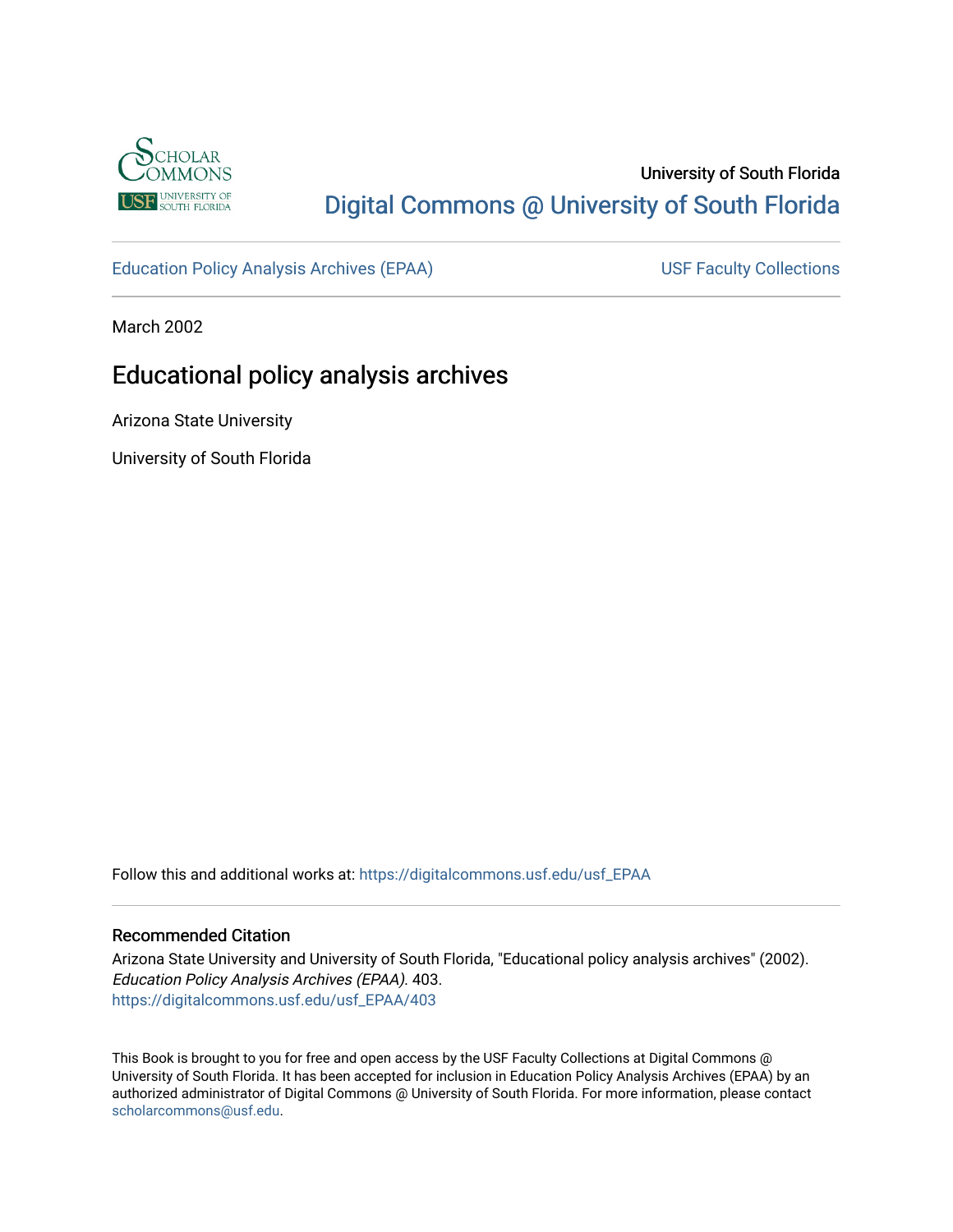# **Education Policy Analysis Archives**

**Volume 10 Number 14 March 7, 2002 ISSN 1068-2341**

A peer-reviewed scholarly journal **Editor: Gene V Glass** College of Education Arizona State University

Copyright 2002, the **EDUCATION POLICY ANALYSIS ARCHIVES** . Permission is hereby granted to copy any article if **EPAA** is credited and copies are not sold.

Articles appearing in **EPAA** are abstracted in the Current Index to Journals in Education by the ERIC Clearinghouse on Assessment and Evaluation and are permanently archived in Resources in Education.

## **Japanese Higher Education Policy in Korea During the Colonial Period (1910-1945)**

# **Jeong-Kyu Lee Korean Educational Development Institute and The Hongik University**

Citation: Lee, J-K. (2002, March 7). Japanese higher education policy in Korea during the colonial period (1910-1945). *Education Policy Analysis Archives*, *10*(14). Retrieved [date] from http://epaa.asu.edu/epaa/v10n14.html/.

## **Abstract**

The purpose of this article is to examine the impact of Japanese nationalistic thought on the administrative systems and structures of colonial and modern higher education in Korea, as well as to analyze Japanese higher educational policy in Korea during the colonial period (1910-1945). It begins with an examination of Shinto, a syncretistic Japanese state religion and the ideological basis of national education. The author investigates Japanese educational policy and administration during the colonial period, including the establishment of a colonial imperial university in Korea. He also reviews the administrative systems and organizational structures in imperial and colonial universities. Both beneficial and negative impacts of the Japanese colonial education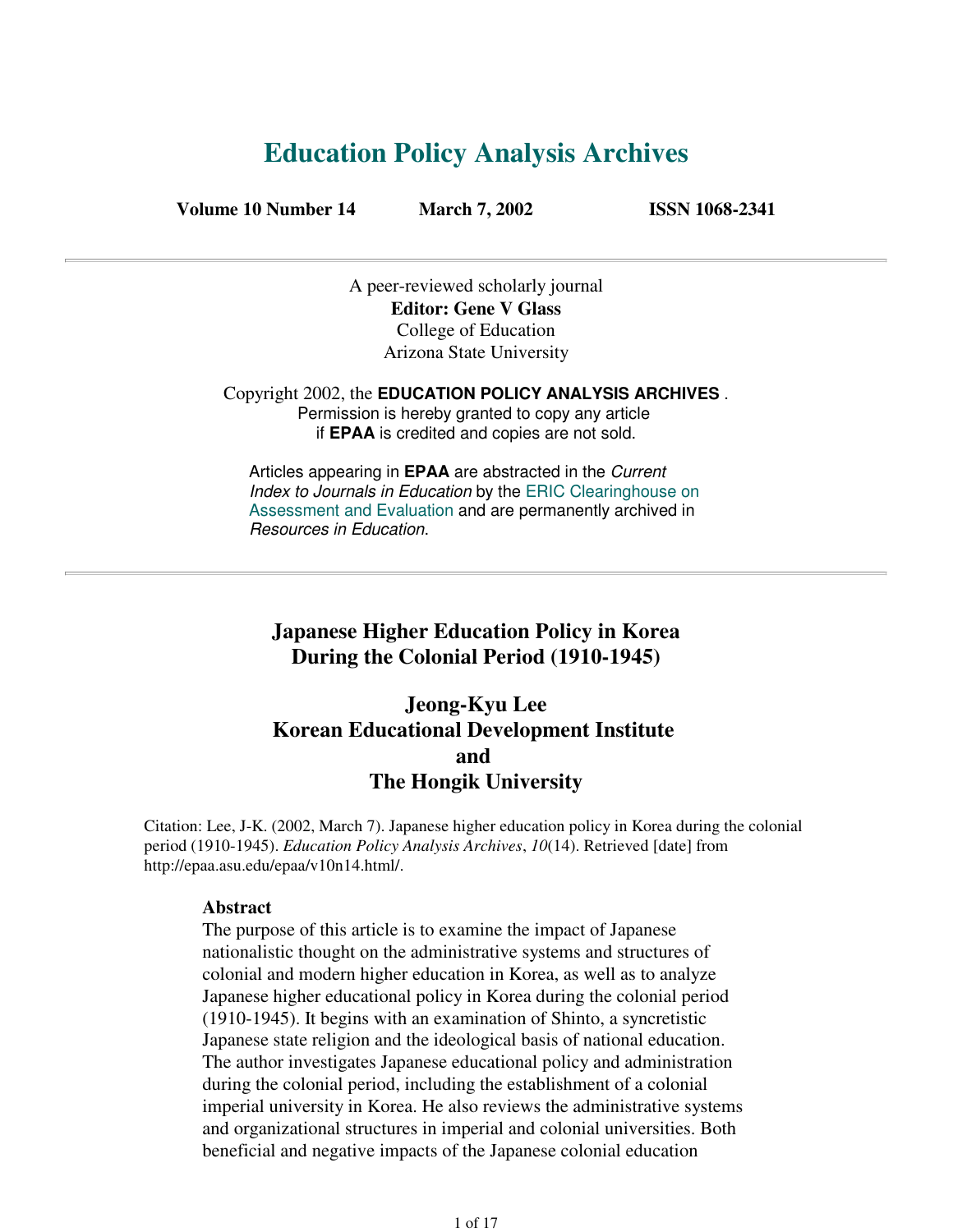## **Shinto**

Shinto was a spiritual foundation of the educational system of imperial Japan, as well as the national religion—or some would say cult. Throughout the history of Northeastern Asia, ancient Japan had close political, economic, and cultural relations with old Korea.Both Japanese*Nihongi* (Chronicles of Japan from the Earliest Times to AD 697) and *Kojiki* (Records of Ancient Matters) indicate numerous and multi-layered relationships between Korea and Japan. The earliest relations of Japan with the continent were mainly with Korea, particularly the Paekche Kingdom (18 BC-AD 660)<sup>1</sup>, which was a cultural mediator between China and Japan (Hong, 1988; Longford, 1911; Maki, 1945). According to the records of Japanese Nihongi and Kojiki, Korea's two greatest early contributions to Japan were the transmission of Chinese writing and literature, and more importantly, Buddhism<sup>2</sup>. The introduction of Buddhism had a significant effect on the development of Japanese culture and religion.A form of the northern branch of Buddhism (*Mahayana*) was transmitted to Japan via Tibet, China, and Korea (Aston, 1905, p. 359; Reader et al., 1993, p. 93). Indeed, Buddhism had a great impact on the development of Japanese culture as well as *Shinto*.

In the historical development of the Japanese religion and national thought, the origins of Shinto are highly controversial. Many eastern and western scholars (Aston, 1905; Holtom, 1938; Hong, 1988; Picken, 1994; Reischauer and Craig, 1973; Tsunoda et al., 1964)point out that Shinto cannot be separated from Buddhism, Confucianism, and other continental influences<sup>3</sup>.

In its earliest stage, Shinto was a primitive natural religion with elements of animism, natural worship, shamanism, ancestral reverence, agricultural rites, and purifications.

Shinto later merged with Buddhism and Confucianism as  $Ryobu$  (Dual) Shinto<sup>4</sup>, which contained religious and ethical components of a high order. Finally, the separation of Shinto from Buddhism was achieved, that is, *Kokka* (State) Shinto or *Jinja* (Shrine) Shinto as the state cult or religion (Aston, 1905; Bocking, 1996; Herbert, 1967; Holtom, 1938; Picken, 1994).Japanese ancestral worship is a combination of Shinto and Confucianism, what we call Shinto-Confucianism.

Twelve centuries later, *Shinto* was established under national and patriotic auspices and was subsequently adopted as Japan's national religion and ideology.<sup>5</sup> In 1870, Japanese Emperor Meiji issued a rescript defining the relation of Shinto to the state and the intention of the government concerning this matter. The Rescript states:

We solemnly announce: The Heavenly Deities and the Great Ancestress...established the throne and made the succession sure. The line of Emperors...entered into possession thereof and transmitted the same. Religious ceremonies and government were of a single mind....Government and education must be made plain that the Great Way of faith in the kami [gods] may be propagated....(Holtom, trans., 1938, p. 55)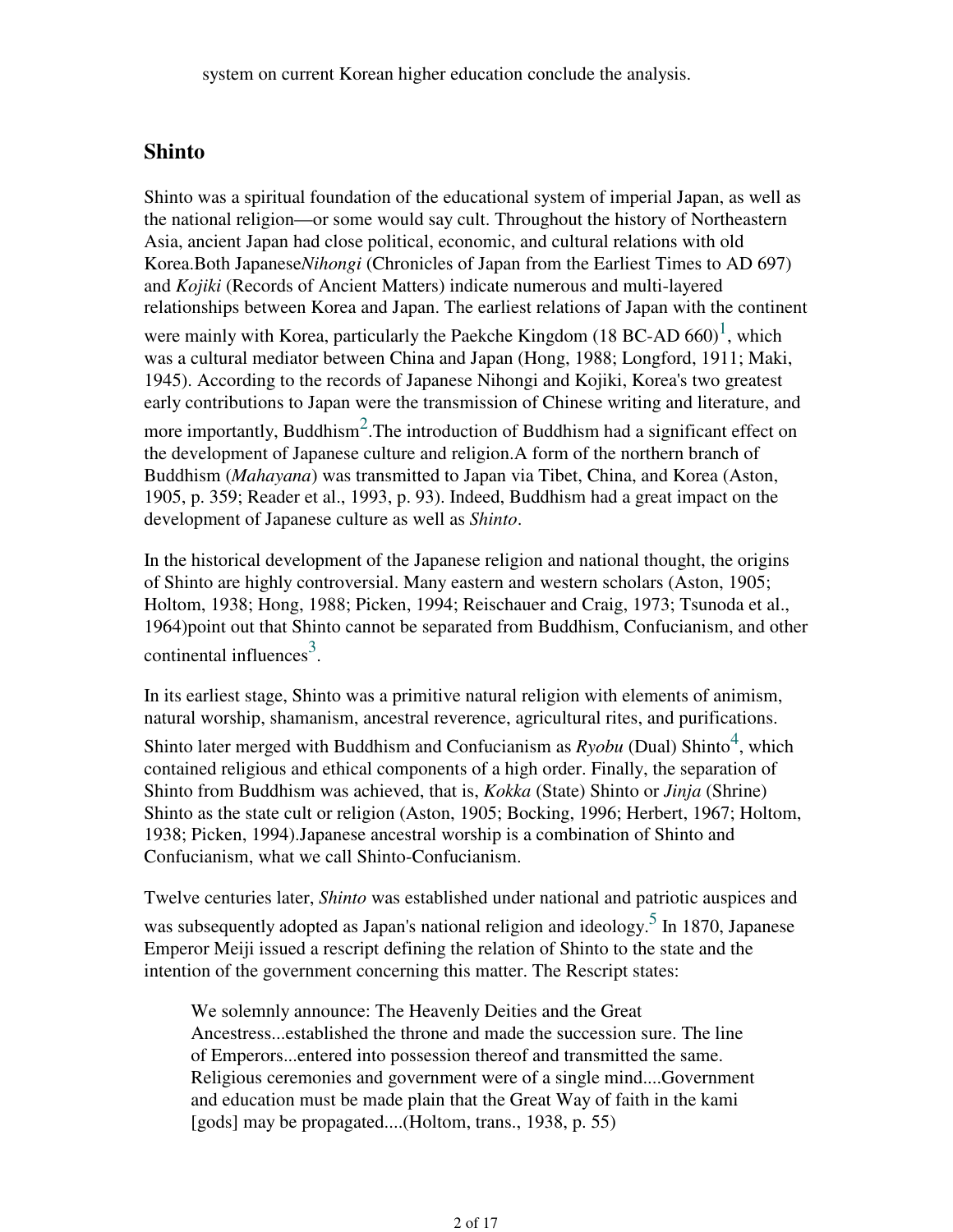After the declaration of the Rescript, the Japanese government formulated the Three Principles of Instruction for the establishment of royal rule through a Shinto-centered indoctrination and decreed the Education Code for the foundation of modern educational systems. On April 28, 1872, the Education Code was proclaimed: (1) compliance with the spirit of reverence for *Kami* (Gods) and love of country; (2) clarification of 'the principle of Heaven and the Way of man'; and (3) exalting the Emperor and obeying the Imperial Court (Tsunetsugu, 1964, p. 206). The 1872 Education Code of Japan emulated the uniform and centralized system of France initiated by Napoleon III in 1854 (Anderson, 1975, p. 21).

Furthermore, the Japanese government attempted to set up national morals within the

schools based on the Shinto-Confucian Imperial Rescript on Education<sup>6</sup> that was promulgated on October 30, 1890 (Anderson, 1959, p. 13; Beauchang & Vardaman, 1994, pp. 4-5; Holtom, 1938, p. 71; Horio, 1988). The Rescript stressed the Shinto ideology of royal worship mixed with Confucian ethical concepts and practices such as loyalty, filial piety, benevolence, ancestor worship, learning, and harmonious human relationships. Shinto appealed to Japanese cultural nationalists because it combined ethical codes of virtue and honor with an even more exalted ethic of duty to the state, and to the divinely inspired head-of-State in particular.

Therefore, Shinto ideology and Confucian concepts were two main pillars of Japanese imperial education. The Meiji Rescript, as a Holy Writ or a national moral prop of the Japanese people, was reinterpreted several times in maintaining the rising militaristic and ultranationalistic ideology. Its philosophy extended to the educational systems of Japan. State-Shinto or National-Shinto dictated an administrative structure in government as well as in higher education that enforced a strict stratification system, centralized governance, and intellectual conformity. Certainly these features were reinforced further, even ossified with the Japanese occupation and colonialization of Korea from 1910 to 1945. Japanese imperialists set up the ruling policy that aimed to let Koreans assume the personalities of loyal citizens of her imperialism. To fulfill their political scheme, the Japanese nationalists imposed Shinto-Confucianism on Korea and attempted to design a new educational system and an administrative structure suitable for the execution of their colonial policy. Therefore, higher education was an essential tool in accomplishing the Shinto-Confucian ideologies during Japanese colonization.

# **Japanese Educational Policy and Administration in Colonial Higher Education**

After the 1895 Shimonoseki Treaty, Japan introduced western-style institutions and reforms Kora including the elimination of such social practices as class discrimination. However, these reforms were met with hostility from a broad cross-section of Koreans who felt their traditional Confucian and shamanistic beliefs threatened by the social-leveling tendencies of western-style democracy. Having won the Russo-Japanese War in 1905, Japan moved immediately to establish a protectorate over Korea, called the 1905 Protectorate Treaty (Kibaek Lee, 1984, p. 309). After the treaty was signed, the Choson government nearly lost its national right to govern. During the 'Protectorate' period (1905-1910), the Japanese educational policy was chiefly the preparatory operation for colonization through the promulgation and practice of various educational ordinances and regulations. For instance, the Private School Ordinance (*Sarip-hak-kyo-ryeong*), which was promulgated in 1908, was a means of placing under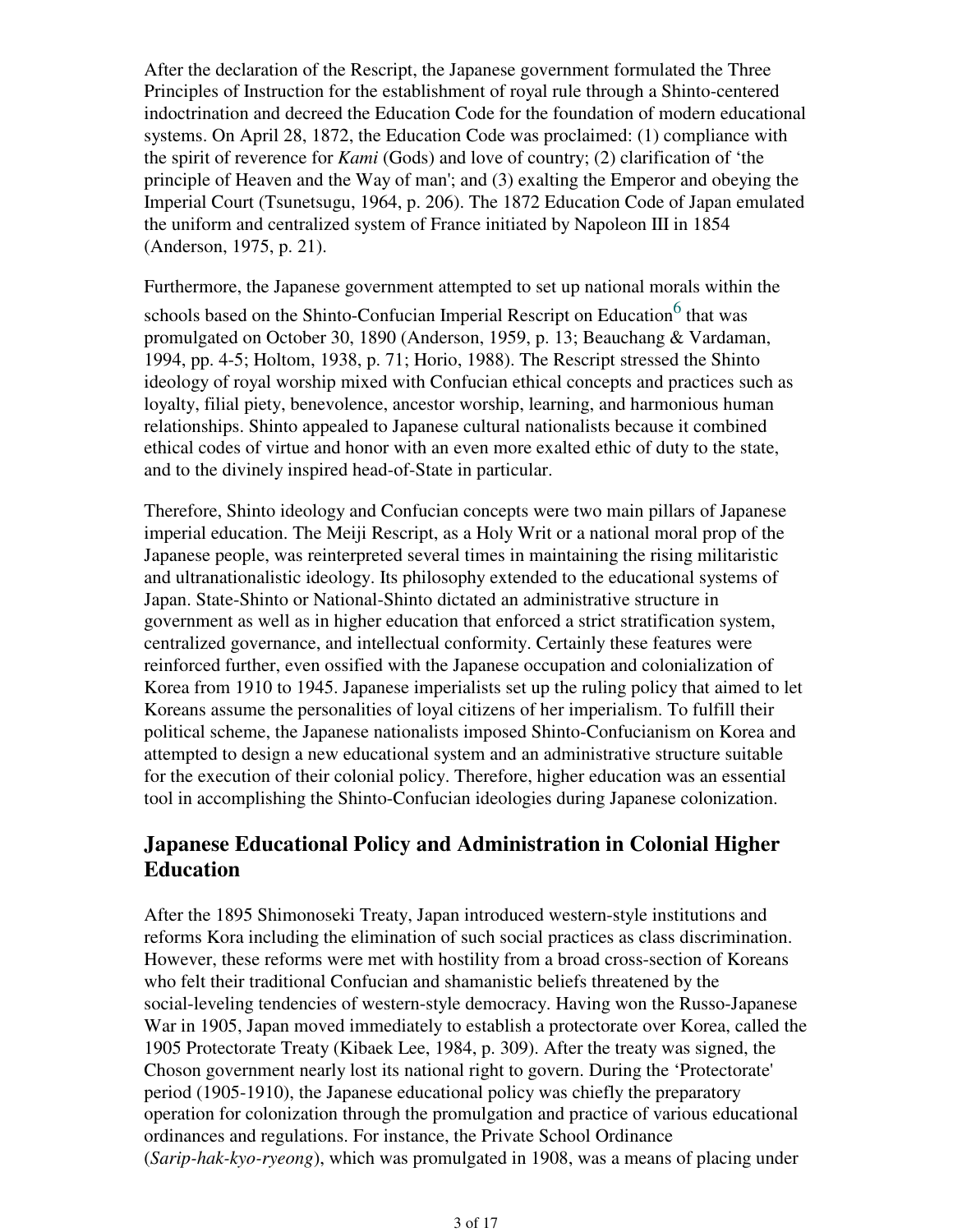Japanese control and suppression all the private schools administered by Christian missionaries and patriotic Korean leaders (KNCU, 1960, p. 15).

In 1911, the Japanese colonial government proclaimed the Educational Ordinance<sup>7</sup> in accordance with the Imperial Rescript (Cheong, 1985, p. 283; Keenlyesids and Thomas, 1937, p. 100; Sung-hwa Lee, 1958, pp. 83-84; Nam, 1962, p. 38; The Government-General of Choson, 1935, p. 167; Yu, 1992, p. 126).The Educational Ordinance appeared as follows:

Be filial to your parents, affectionate to your brothers and sisters; as husbands and wives be harmonious, as friends true; bear yourselves in modesty and moderation; extend your benevolence to all; pursue learning and cultivate the arts, and thus develop your intellectual faculties and perfect your morality. Furthermore, be solicitous of the commonwealth and of the public interest; should emergency arise, offer yourselves courageously to serve the State.(Keenlyeside and Thomas, 1937, p. 100).

Based on the above Ordinance, the Japanese colonial administration urged elementary, secondary, and vocational education, including medical, foreign language, and teacher education. The Educational Ordinance of 1911 allowed higher educational institutions, such as Christian missionary colleges, to lose their college statuses and be downgraded to non-degree granting schools. It was not until the promulgation of a new Educational Ordinance on February 4, 1922 that previous higher educational institutions were accredited once again.

The ordinance was a strategy by the Japanese to force the Korean people to become compliant to Japanese imperialism, to undermine the nationalism of Koreans, and ultimately to transform the people into loyal Japanese citizens. After issuing a new Educational Ordinance on February 4, 1922, several Christian missionary schools and one Korean private collegiate school that had lost their college statuses were upgraded as college institutions.The major difference between the old (1911) and the new ordinances (1922) was that the latter abolished a dual discriminative system and applied the Japanese educational system throughout Korea.

At the same time, patriotic Korean leaders promoted an educational movement to implement their own private colleges or universities (Lee, 1965, p. 241). To offset this trend, the Japanese administration opened Keijo Imperial University (now evolved into Seoul National University) in 1924, under the Ordinance of University, and based on the Meiji Rescript (The Government-General of Choson, 1935, p. 486). This was to be the first modern university in Korea, which included the departments of law and literature, and medicine. Although the Japanese established a new national-level university in Seoul, most Koreans, nationalists and conservative Confucians, did not enroll their sons and daughters in the new imperial university. Instead, many patriotic intellectuals who were eager to encourage nationalism opened several private schools. These open, night, and labor schools were designed for Koreans to enhance national spirit.

The Japanese colonial government claimed that Keijo Imperial University in Seoul was almost the same as Imperial universities in Japan in terms of quality (The Government-General of Choson, 1935, p. 486), but the university was not a scientific research institute like the Japanese imperial universities. In truth, Tokyo Imperial University, as a scientific research university, was organized into four departments: law,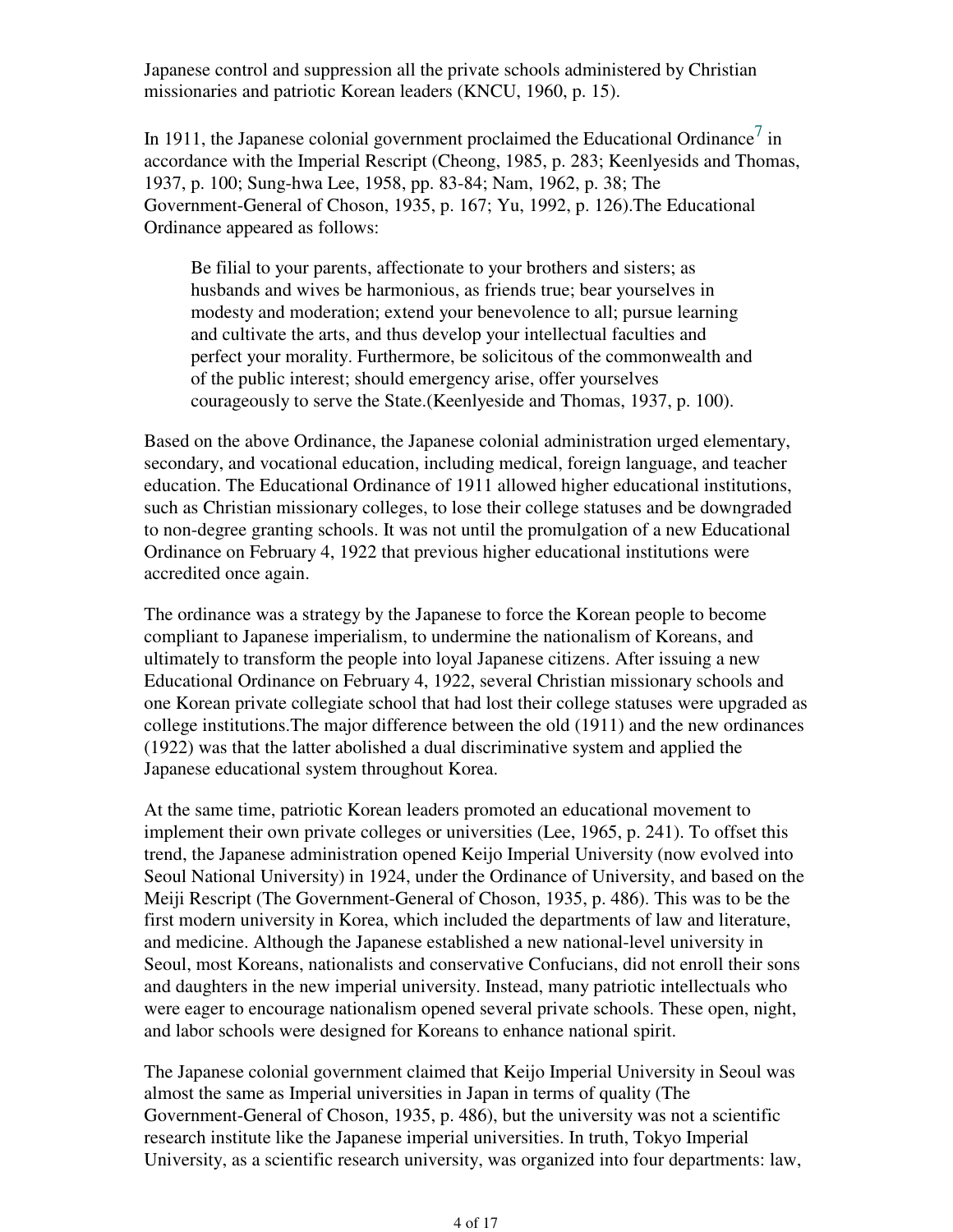science, literature, and medicine. Despite the fact that Keijo University was a prototype of a Japanese imperial university, it became a model for successive modern Korean universities.

Regarding educational structure and systems, an Educational Bureau under the Internal Affairs Department in the Government-General of Choson became a top organ of educational administration after Japanese annexation. The Educational Bureau was composed of an educational section, an editorial section, a religious section, and a school inspectorate. In the provinces, educational sections formed part of the Department of Internal Affairs and had a staff of school-inspectors (The Government-General of Choson, 1921, p. 75). The chief of the Educational Bureau was controlled and supervised by the Director of Internal Affairs, who was in charge of the entire educational system of Korea (Cynn, 1920, p. 100). Educational administration under Japanese rule was highly centralized in the Internal Affairs Department and in the Educational Bureau, and was directed and supervised by these offices due to their coercive power within the organizational hierarchy. The Educational Bureau under the Internal Affairs Department had responsibility for most aspects of the whole school system, including missions and aims, scholastic terms, curricula, qualifications of teaching staff, management of personnel, fiscal review, allotment of funds, and inspection of educational facilities.

Administrative control of educational affairs such as policy-making, establishment of schools, compilation and censorship of textbooks, granting of teacher certificates, hiring and assigning of teaching staff, formation of the educational budgets and approvals, and scholarship administration were exercised on the authority of the Government-General of Choson (The Government–General of Choson, 1921, 1935).

Top policy of the Japanese Emperor was issued in Imperial Ordinances prepared by the governor of the Government-General of Choson. Policy change was usually initiated in the form of directives and instructions by the department and bureaus under the Government-General (Anderson, 1959, p. 75). The administrators of these offices stressed authoritative hierarchical orders that were followed without questions by the subordinates of the organizational systems.

During the Japanese occupation, the highly centralized system of educational administration based on Imperial Ordinances was used to reinforce centralized governance and intellectual conformity, as well as to eliminate Korean nationalism, independence, and cultural identity. The Japanese educational system and structure was a means to edify the Korean people in accordance with the Meiji Rescript on Education. Thus, the colonial educational system and structure were tools to achieve Japanese political schemes, denationalization and assimilation.

# **Administrative System and Organizational Structure in Imperial and Colonial Universities**

Under the imperial Japanese rule, there were nine imperial universities. Seven of these were in Japan: Tokyo (1886), Kyoto (1897), Kyushu in Fukuoka (1903), Hokkaido in Sapporo (1903), Tohoku in Sendai (1909), Osaka (1931), and Nagoya (1931). Two were located in the colonies: Keijo in Korea and Taihoku in Taiwan (Anderson, 1959, p. 126). The governing system and the organizational structure of Keijo Imperial University were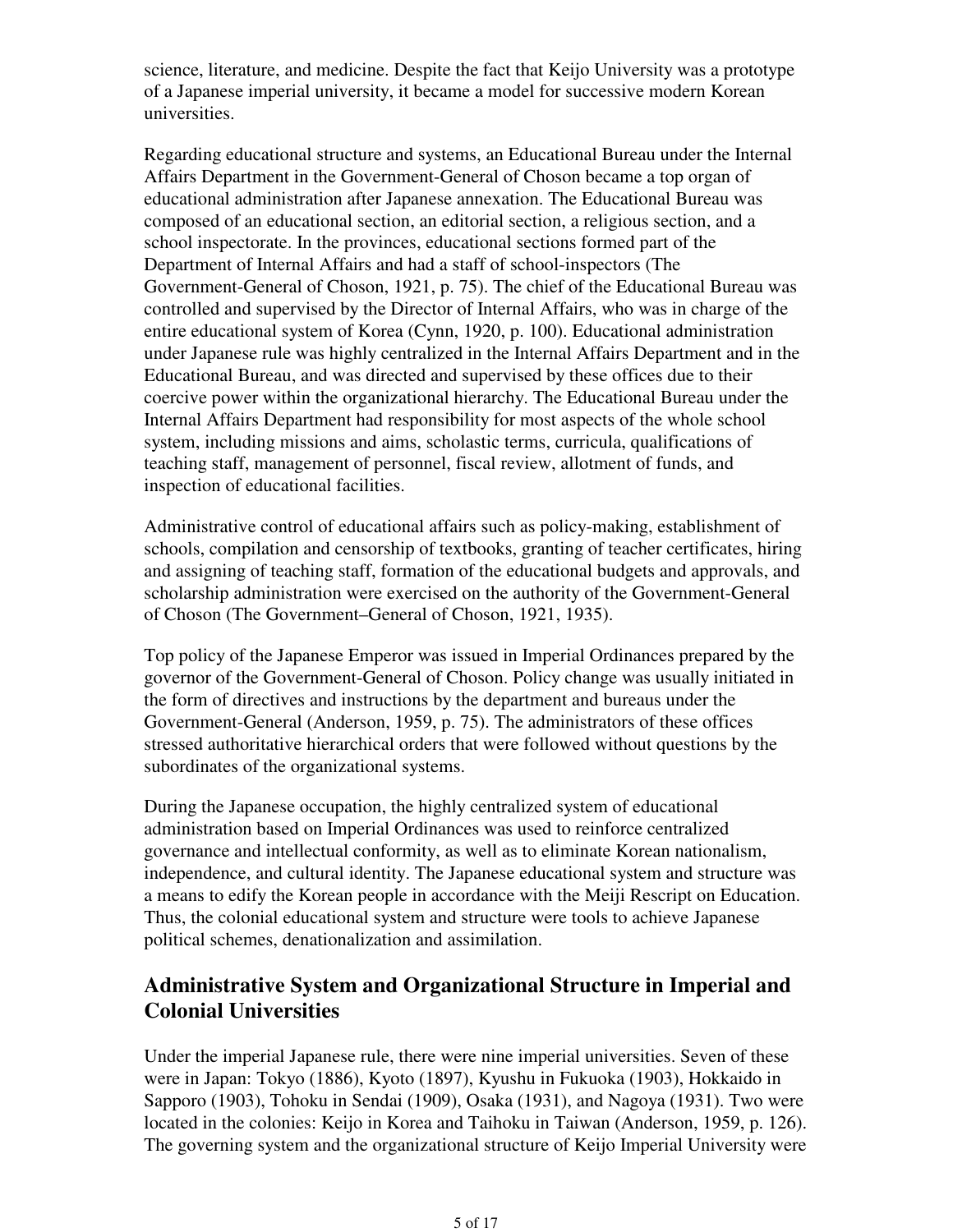copied directly from Japanese Imperial Universities, which were patterned after several Western countries' academic models and institutions, particularly Germany (Altbach, 1989; Anderson, 1959; Cummings, 1990). Many ideas and models of higher education were taken from Western countries, including French administrative organizations and bureaucratic coordination systems, Pestalozzi's developmental educational system, Herbartian moral centered-pedagogy, German university models and structures for academia, Anglo-American ideas of utilitarian education, American liberal arts philosophy and American pragmatism, especially John Dewey's educational philosophy (Altbach, 1989; Cummings, 1990, p. 73; Cummings, Amano, & Kitamura, 1979; Nakayama, 1989, pp. 31-48).

Chinese educational ideas based on Confucianism and Chinese classics also had a great impact on Japanese education. Indeed, after adopting many Western ideas of higher education, the Japanese incorporated them into the Shinto-Confucian tradition. Shigeru Nakayama (1989), a Japanese historian, asserts that "the first example of the window-shopping mode occurred in the late nineteenth century, whereas the involvement mode is best illustrated in the post-World War II Occupation period, in which reforms based on the American system were carried out" (pp. 31-32).

Japanese Imperial higher education adopted the centralized system of France, as well as a system of rank structure modeled on the German approach (Anderson, 1975, p. 21; Cummings, 1990, p. 113). Keijo Imperial University as a colonial institute was also shaped by a highly centralized organizational structure. The entire academic structure was set up in accordance with the Japanese prototype. Accordingly, the curriculum of Keijo Imperial University was almost identical to the Japanese imperial universities and the majority of the academic staff and students were Japanese (The Government-General of Choson, 1935). Furthermore, educational administrators and faculty members used the Japanese language for higher education, including teaching and learning, textbooks, and communicating with faculty members. Not only did the Japanese colonial administrators manage academic affairs and finance, but they also supervised closely all faculty members from the president to the administrative and teaching staff (The Government-General of Choson, 1935, p. 486). The Japanese administrators appointed all faculty regarding their working positions and functions, and controlled students' activities and academic freedom (Ibid).

In terms of educational administration, the administrative system and structure of Keijo University was almost the same as that of the Japanese university. Like the metropolitan imperial universities, Keijo University was hierarchical in organization and had an authoritative system of rank structure. The university administrators and the colonial authorities imposed strict rules, and hierarchical authority through royal rescripts, ordinances, policies, and directives. As Cummings (1990) points out, the system comprised a linear rank structure in which the head of the chair exerted absolute authority. Further, the academic ranks of professor, assistant professor, instructor, assistant, and vice-assistant taught and assisted in each field. In the selection of new faculty members, the most important criterion was age. The age rank structure based on Confucian ethical and social values solidified authoritarian leadership of top and middle line senior administrators. Accordingly, the open-rank system, which depended on cooperation and more objective evaluations, was not practiced.

In this manner, the organizational structure of Keijo Imperial University was maintained in a highly centralized formal system based on Shinto-Confucian values and norms. In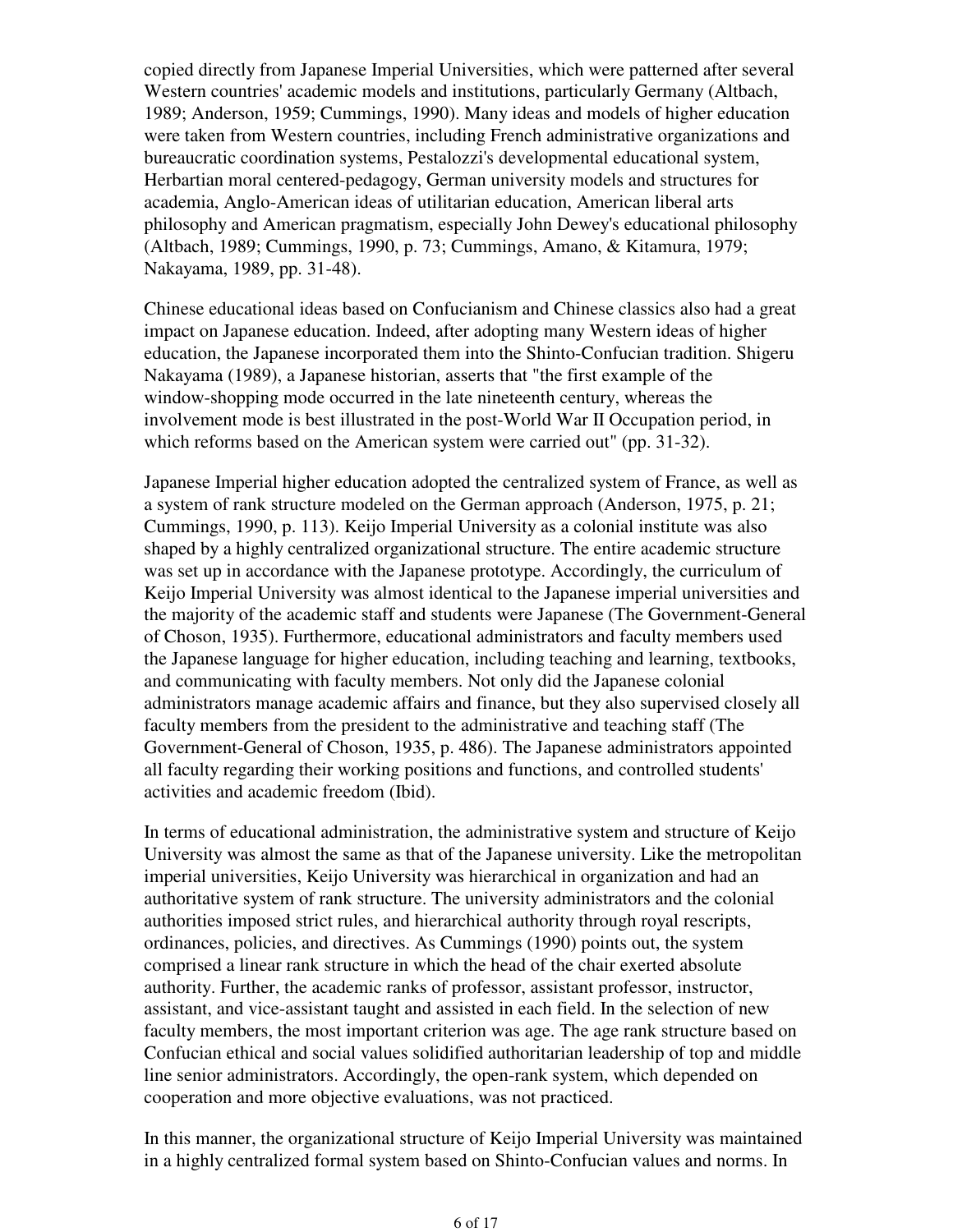addition, the Meiji Rescript was a blueprint of the Shinto-Confucian educational plan and a seed of institutional culture in colonial higher education.

Under Japanese colonial rule, Koreans were discriminated against either in institutional programs or training. The Japanese imperial administration offered higher educational opportunities to the Japanese people. Few Koreans could access elite (Lee, 1984, pp. 367-68). Actually, Japanese administrators under restrictive administration and curriculum policies provided Koreans with few chances to enter higher educational institutes and did not educate them in advanced engineering and scientific courses. In 1925, at the college level, the proportion of Korean enrollment was no more than one-twenty-sixth of Japanese and at the university level over one-one hundredth (Lee, 1984, p. 367). Japanese used two educational systems to discriminate between Japanese and Koreans: one was an educational system for persons using Japanese, and the other for persons using Korean. As Jin-Eun Kim (1988) points out, the Japanese were allowed to operate within a separate privileged system, while the Koreans were subject to limitations in secondary and higher education.

At that time, university admission of Korean people was strictly limited, and only very few Koreans, who were by and large the offspring of pro-Japanese persons or rich people, attended Keijo University. Many scions of pro-Japanese and rich people enrolled at Japanese vocational or teachers' schools. Sungho Lee (1989) points that "the total enrollment of the Keijo Imperial University in 1934 in ten years since its establishment was 930, of which the Korean fraction was only 32 percent" (p. 95).

Specifically, in 1939, there were only 0.27 Korean students in colleges and teachers' training seminaries for every 1,000 Koreans of the general population, and 7.20 Japanese students for every 1,000 Japanese in Korea. There were 0.0093 Korean students enrolled in university for every 1,000 Koreans, while 1.06 Japanese university students per 1,000 of Japanese population in Korea (Grajdanzev, 1944, p. 264; Sungho Lee, 1989, p. 94; UNESCO, 1954, p. 24). The higher educational schools under Japanese colonial rule were viewed by the nationalistic Koreans as training institutes that cultivated pro-Japanese agents serving the Japanese imperialists. In fact, as Byung Hun Nam (1962) mentions, the primary motives of the establishment of this university were to offer higher education for the Japanese in Korea, to forestall growing Korean nationalism, and to indoctrinate the Korean elite as pro-Japanese. Indeed, some of the Koreans who studied at Keijo University faithfully served Japanese imperialists as puppets or collaborators during the Japanese colonial period (Chang, 1992; Seo, 1989). For instance, among 804 Korean graduates, 228 persons served at Japanese governmental and public offices (Chang, 1992, p. 392).

In particular, during World War II (1937-1945), the Japanese regime announced three educational principles of its administration. These included profound understanding of the national mission, strengthening Japanese and Korean unity, and dedication to labor for the realization of national goals. Japanese militarism reached its peak following the establishment of the puppet government of *Manchukuk*. The Japanese colonial administration demanded that the Korean people, including Western missionary teachers and students, should pay homage to Shinto shrines (Palmer, 1977, pp. 139-40). They forcibly demanded that the Koreans should use the Japanese language, instruct all classes in Japanese, and change their traditional family names to reflect Japanese styles (Meade, 1951, p. 213).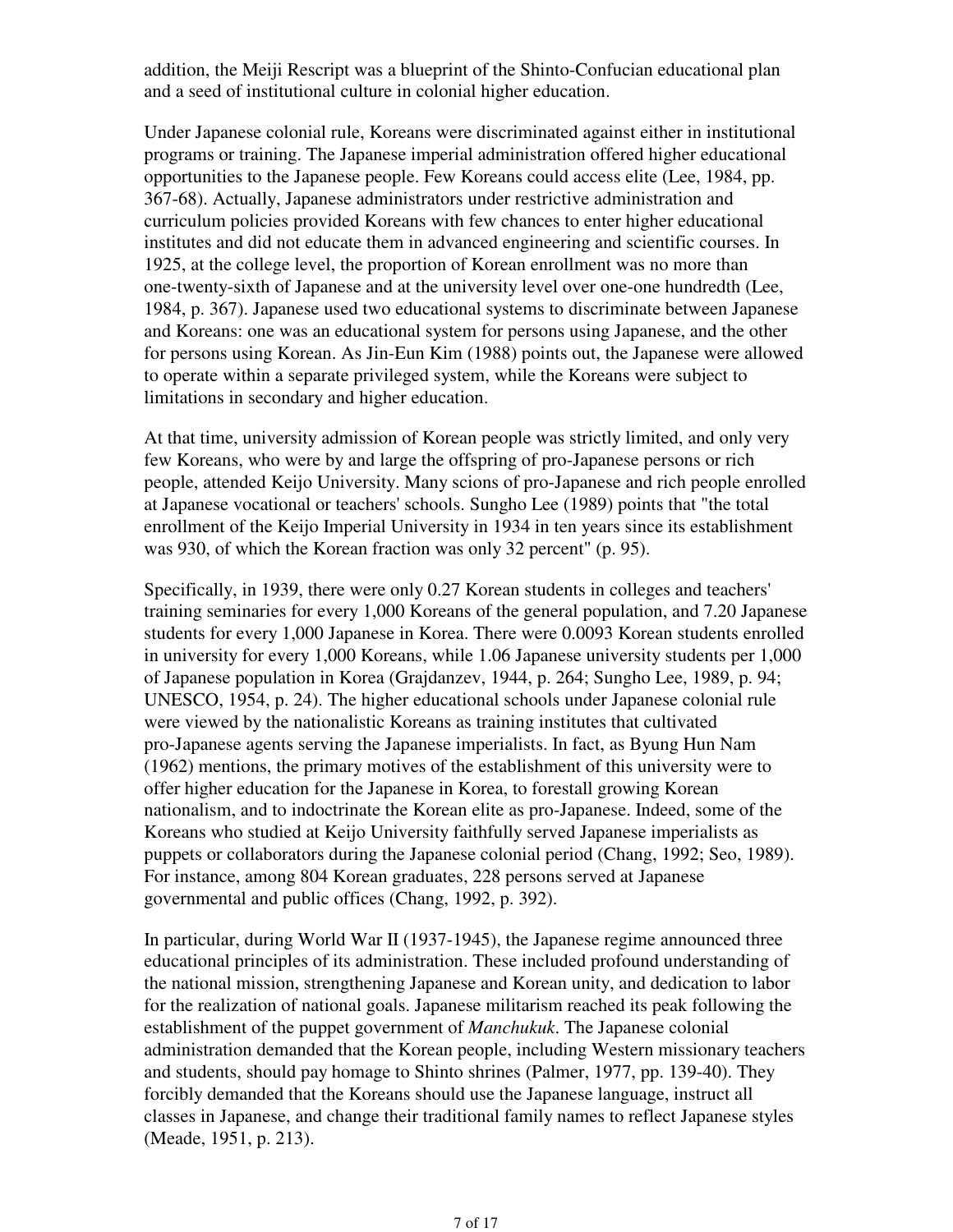From this, it can be concluded that the purposes of the Japanese colonial education were denationalization, vocationalization, discrimination, and assimilation, according to Han-Young Rim's (1952) analysis. Especially at the higher level, the ultimate goal of university education in Korea was to foster the pro-Japanese elite as faithful Japanese puppets. Furthermore, after the liberation in 1945, these Japanese agents ironically became the privileged class leading to a new Korean society (Chang, 1992; Cheong, 1985; Choi, 1990; Im, 1991; Lee, 1985; Lee, 1997; Seo, 1989). For example, during the 12 years Syngman Lee's administration (1948-1960), 83 percent of 115 Cabinet ministers were Japanese agents or collaborators under Japanese colonial rule (Seo, 1989, p. 452).

On the contrary, many patriotic or nationalistic Korean people participated in the army for national independence, and attended the native private schools, or Christian missionary institutes instead of Japanese institutes. More than half of the Korean students attended private Korean colleges or collegiate schools, and many of them journeyed abroad $8$  to access higher education (Lee, 1984, p. 368). In fact, many Confucian learned men were actually reluctant to accept Western education, resulting in their adherence to the Confucian educational tradition at village schools<sup>9</sup>.

# **The Impact of the Japanese Colonial Education System on Current Korean Higher Education**

During the Japanese colonial period (1910-1945), Japanese imperialists designed the educational system and administrative structure to reflect a Shinto-centered philosophy. This was used as a tool to aid the assimilation of Koreans to a more Japanese point of view and subverted the Korean national spirit. Shinto ideology was integrated into colonial higher education through emphasis on the worship of Shinto shrines as well as Shinto-Confucian concepts in the college curriculum. With the enforcement of the cultural assimilation policy and practice, Japanese colonizers used Shinto ideology as a means of strict disciplinary action against Koreans, eliminating freedom of speech, clamping down on colleges or universities, and eradicating Korean nationalism. The resulting tensions among Korean nationalism, independence, and democracy were at the heart of Korean educational development in the twentieth century.

In addition, the Japanese authorities offered higher education opportunities to some pro-Japanese Koreans to train as an elite group who could support the pro-Japanese militarism. Despite such an undesirable policy, the heritage of Japanese colonialism shaped the nature of the modern Korean universities and left both positive and negative outcomes within Korean higher education.

The positive effects were that the Japanese colonial government established several collegiate institutions including a university, endorsed public education for many Koreans regardless of social status and gender, introduced Western technical and professional training through common higher or collegiate level institutes, and transferred preferred administrative systems and practices. The administrative system and structure became models for modern Korean higher education. Many Korean intellectuals who had studied at the colonial or Japanese imperial universities played an important role in the foundation of contemporary Korean higher education (Banminjokmoonjeyeonkuso, 1993; Chang, 1992; Cheong, 1985; Choi, 1990; Im,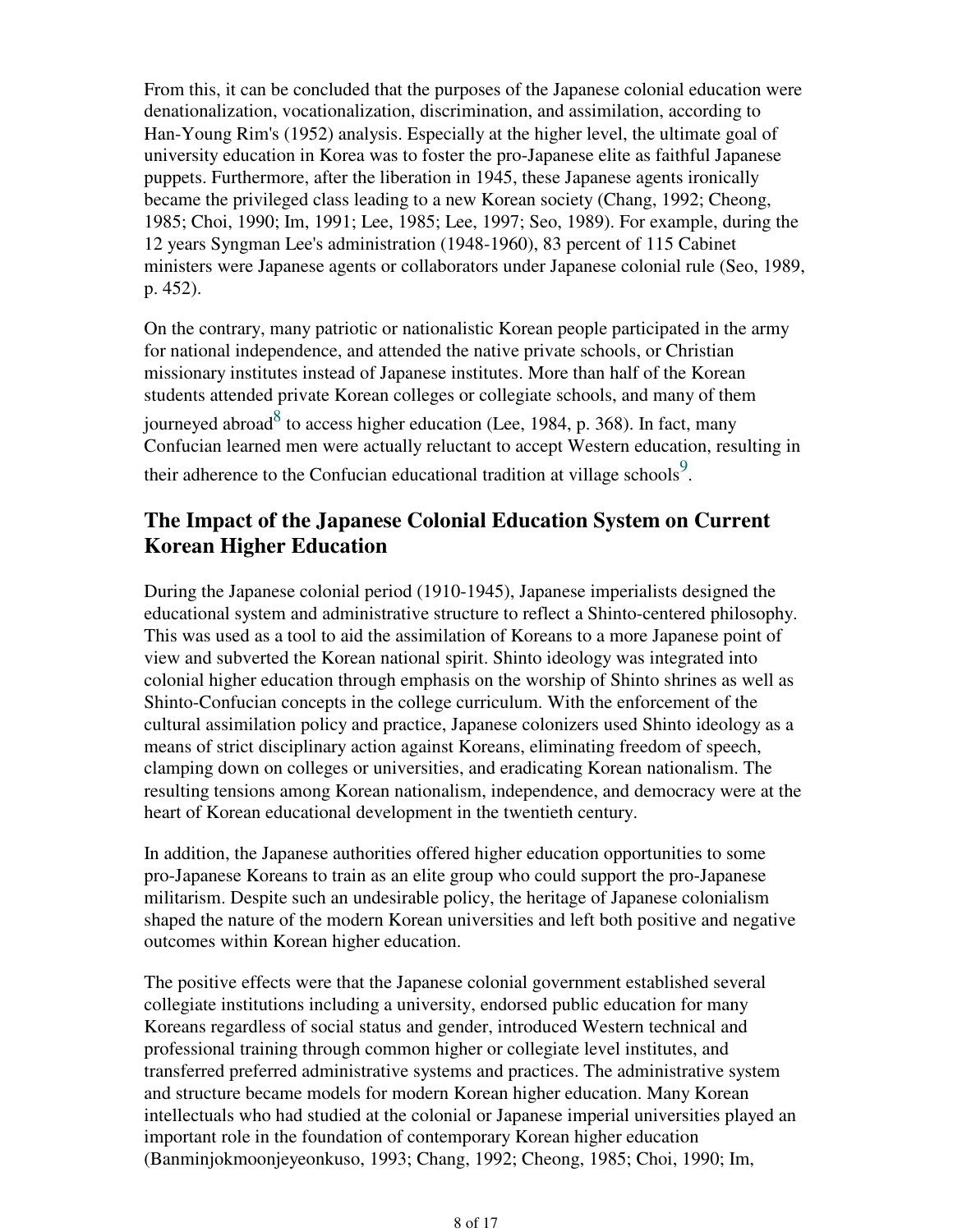# $1991)^{10}$ .

Several negative results can also be noted. Firstly, Japanese colonial authorities regarded higher education as a tool to foster pro-Japanese elite agents who were able to practice Japanese colonial policy and Japanese imperialism based on Shinto-Confucianism. Secondly, the Japanese abolished the Confucian National Academy which had preserved the Korean academic tradition. Thirdly, Korean tertiary institutes under the Japanese colonial period lost opportunities to introduce Western models which may have been well suited for Koreans' needs. Finally, some Korean alumni of the Keijo Imperial University became pro-Japanese collaborators, resulting in unfair or discriminatory practices for Korean educators (Banminjokmoonjeyeonkuso, 1993; Chang, 1992; Choi, 1990; Im, 1991; Lee,  $1985$ <sup>11</sup>.

In terms of educational administration, a closed organizational system--rigid and authoritative leadership, a hierarchical centralized formal sturcture, closed communication networks, and administrator-centered education--has formed the organizational system and culture in contemporary Korean higher education. Moreover, several Western education systems, for example, "window shopping modes," adopted by the Japanese are the typical types of administrative systems in current Korean higher education. For instance, a centralized system and a linear rank structure are the backbones of the organizational systems in the Ministry of Education and higher education institutions.

In particular, the Meiji Rescript on Education promulgated by the Japanese Emperor Meiji in 1890 was a matrix of the Chart of National Education<sup>12</sup> promulgated for the recovery of national spirit and educational reform by the Park Administration in 1968. The Chart was a guiding principle in Korean education from the 1968 until the early 1980s. In addition, Keijo Imperial University established by the Japanese Colonial Administration in 1924, was a precursor of the present Seoul National University, and has produced a large number of bureaucrats and talents as leading individuals who play important roles in the present Korean society.

From all of this, it can be concluded that the story of Japan's influence in Korea and the historical connection between these two traditional rivals is far more complex and nuanced than the paper would suggest. That history is replete with rich and telling ironies. The importance of Shinto, a syncretistic Japanese state religion borrowing elements not only of Chinese Confucianism but also of Korean Buddhism and Shamanism, is a good case in point. In addition, Japan undertook to introduce Western-style institutions and reforms, including the elimination of such social practices as class discrimination. Furthermore, State-Shinto dictated an administrative structure in higher education as well as in government that enforced a strict stratification system and intellectual conformity, and even ossified the Japanese colonialization of Korea 1910-1945.

The Japanese reforms based on the ideology of State-Shinto met with general hostility from a broad cross-section of Koreans, who felt their traditional Confucian and national beliefs being threatened by the social-leveling tendencies of western-style democracy. After 1910, Japanese colonizers took a harder line against Koreans, eliminating freedom of speech, the press, and association and clamping down on the universities. This caused public resistance, but around the issue of independence, not the restoration of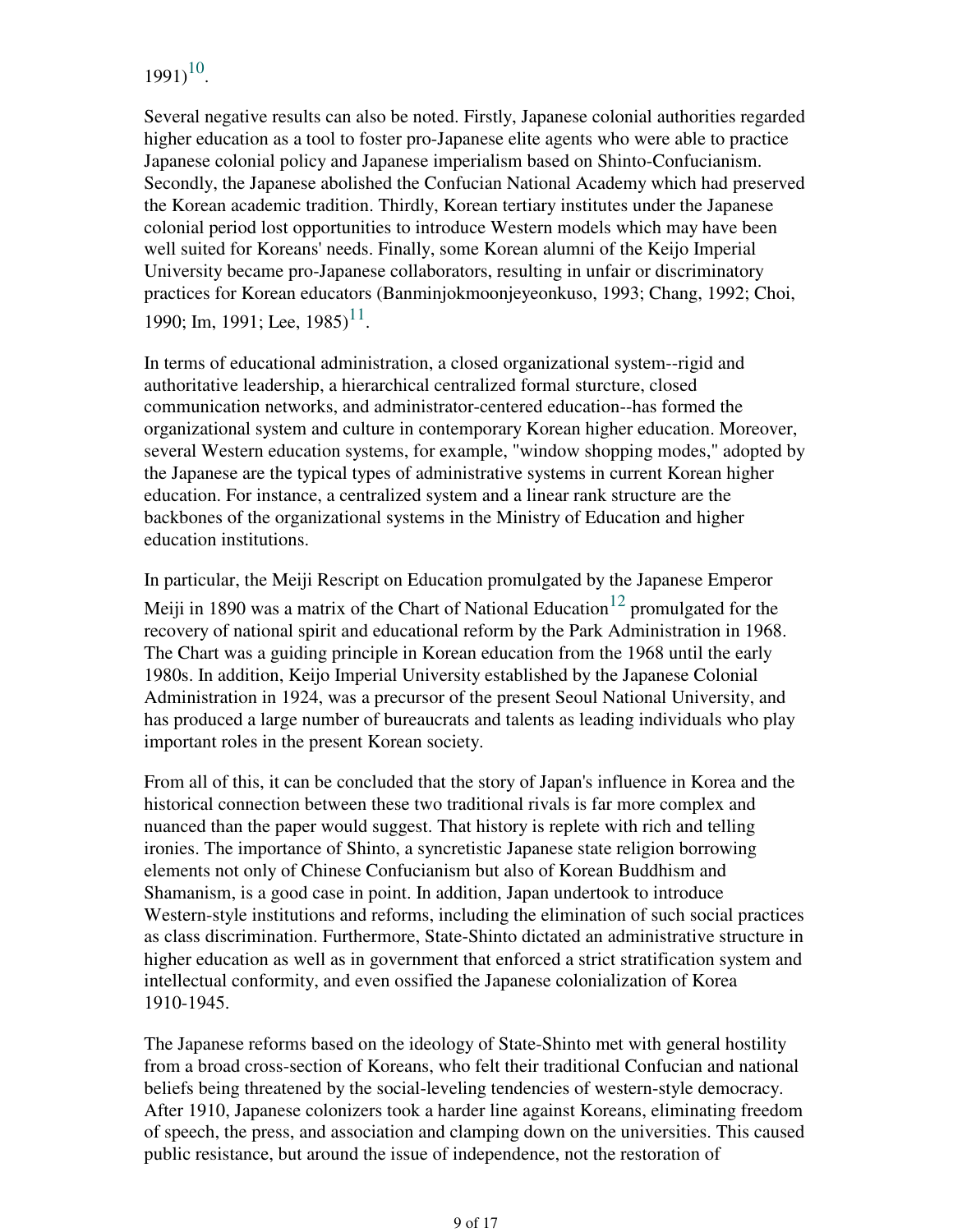western-style freedoms. The tensions between Korean nationalism, independence, and democracy are at the heart of the story of Korean educational development and yet remain largely unexplored. Clearly, the heritage of Japanese colonialism has contributed to the shaping of the administrative systems of the contemporary Korean universities and also has positively and negatively affected overall current Korean higher education.

## **Notes**

<sup>1</sup>In the history of Korea, Paekche Kingdom (18 BC-AD 660), as one of Three Kingdoms, was located in the southwest of the Korean peninsula. Three Kingdoms were Koguryo (37 BC-AD 668) in the north; Silla (57 BC-AD 935) in the southeast; and Paekche. Silla unified the Korean peninsula. The next epoch was Koryo Kingdom (918-1392), and the last Korean kingdom was Choson (1392-1910).

<sup>2</sup>Like Nihongi's records (Vol. I, pp. 262-63), Kojiki also left Wangin (Wani)'s contribution in AD 285 (Aston notes that the year corresponds to AD 405). Kojiki describes that the King of Paekche presented a man named Wani-kishi, and by this man he presented the Confucian Analects in ten volumes and the Thousand Character Essay in one volume (tr. Chamberlain, p. 306). In AD 552, the Nihongi records that the King of Paekche in Korea sent an embassy to Japan with a present to the Mikado of an image of Shaka Buddha in gold and copper, banners, umbrellas, and a number of volumes of the Buddhist Sutras (tr. W. A. Aston, pp. 59-60).

 $3$  Wontack Hong (1988), a Korean historian, claims that "The dominant religion in Korea prior to the introduction of Buddhism and Confucianism was Shamanism. This Shamanism seems to have been brought to Japan by those who migrated from Korea" (pp. 138-39). Ryusaku Tsunoda and William T. de Bary (1964) also claim that "Shinto was not an indigenous religion...Shamanistic and animistic practices similar to these of Shinto have also been found through northeast Asia, especially in Korea" (p. 21). In addition, Edwin O. Reischauer and Albert M. Craig (1973) assert that "[m]embers of the priestly class who performed the various rites...probably represented the Japanese variant of the shamans of Korea and Northeast Asia" (p. 473). Lastly, W. G. Aston (1905), a translator of Nihongi, insists that in prehistoric Shinto, there are definite traces of a Korean element in Shinto *A Kara no Kami* (God of Korea) was worshipped in the Imperial Palace (p. 1). Stuart D. B. Picken (1994) mentions that "Shinto has been described as the source of Japan's creative spirit on the one hand, and as an incorrigible source of militaristic nationalism on the other" (p. 4).

<sup>4</sup> *Ryobu* Shinto means "Two-sided" or "Dual Shinto." A Popular Dictionary of Shinto (Bocking, 1996) notes, "An interpretation of Kami (Gods) beliefs and practices developed in the Kamakura period (1185-1333) and maintained by the Shingon School of esoteric Buddhism. A derivative theory that reversed the status of kami and Buddhas was proposed by Kanetomo Yoshida (1435-1511)" ( p. 145).

<sup>5</sup> After the Meiji Restoration of 1868, the affairs of both Shinto and Buddhism were placed under the same set of official regulations on April 21, 1872 (Holtom, 1938, p. 59). However, in February 1873, the Japanese government proclaimed officially that it would protect the freedom of Shinto and Buddhism and that it encouraged each of them to grow (Herbert, 1967, p. 51). Brian Bocking (1996) notes: "'State Shinto,' 'National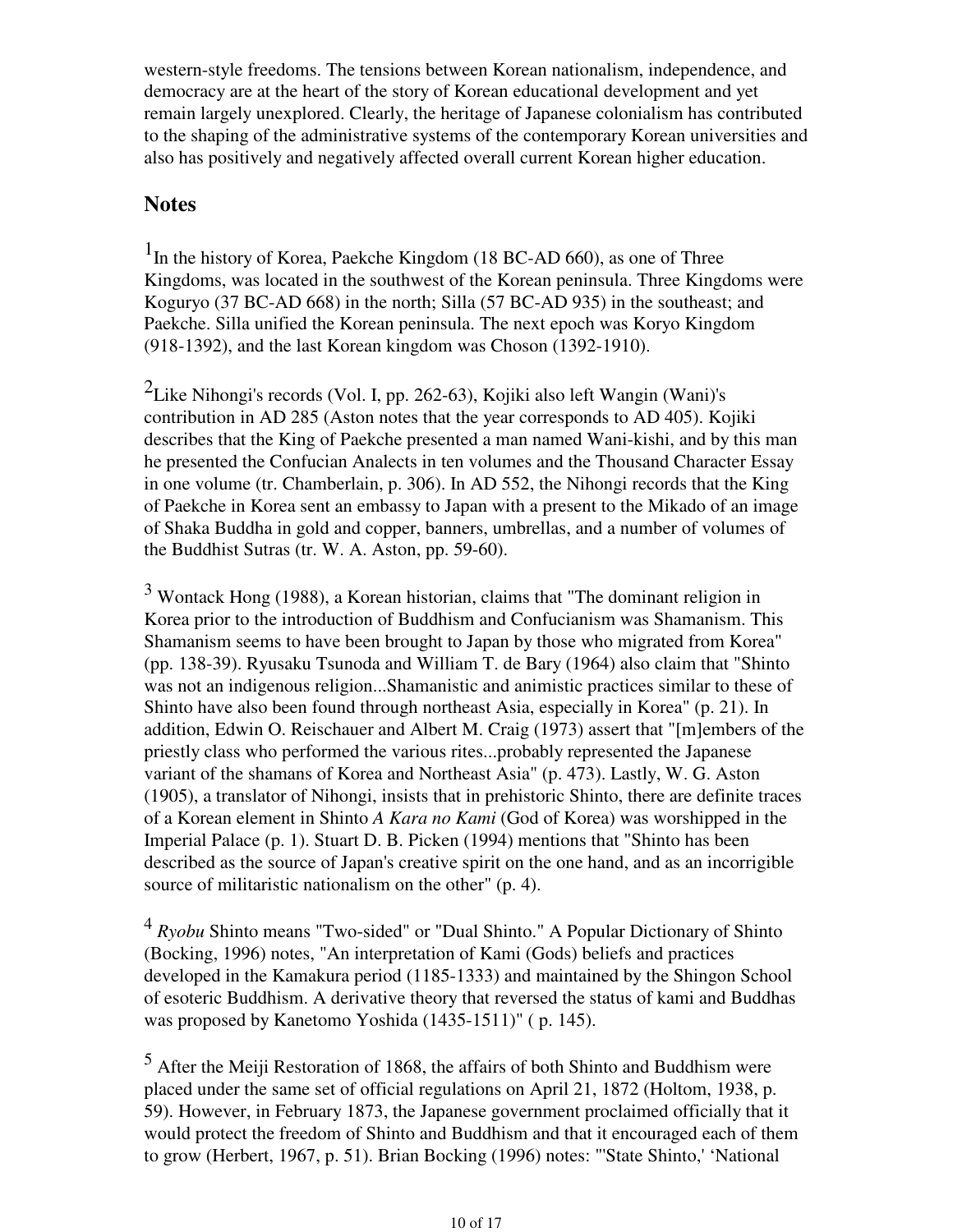Shinto,' or 'Shrine Shinto' was a concept defined retrospectively and applied by the occupation authorities in the Shinto Directive of 1945 to the post-Meiji religious system in Japan. In the Directive, State Shinto is defined as 'that branch of Shinto (*Kokka* Shinto or *Jinja* Shinto) which by official acts of the Japanese Government has been differentiated from the religion of sect Shinto (*Shuha* Shinto) and has been classified a non-religious cult commonly known as State Shinto, National Shinto, or Shrine Shinto'" (pp. 100-01).

<sup>6</sup> The Japanese Emperor Meiji's Rescript on Education notes:

Know ye, Our Subjects:

Our Imperial Ancestors have founded our Empire on a basis broad and everlasting, and have deeply and firmly implanted virtue; Our Subjects ever united in loyalty and filial piety have from generation to generation illustrated the beauty thereof...Ye, Our Subjects, be filial to your parents, affectionate to your brothers and sisters; as husbands and wives be harmonious, as friends true; bear yourselves in modesty and moderation; extend your benevolence to all; pursue learning and cultivate arts, and thereby develop intellectual faculties and perfect moral powers; always respect the Constitution and observe the laws; should emergency arise, offer yourselves courageously to the State; and thus guard and maintain the prosperity of Our Imperial Throne coeval with heaven and earth....(Sansom, trans.,1950, p. 464)

 $<sup>7</sup>$  With the Meiji Rescript, the Educational Ordinance was a fundamental frame for</sup> governing colonial education in Korea until August 15, 1945, although the Japanese colonial administration revised and enacted several educational ordinances in 1922, 1938, and 1943 (Cheong, 1985; Jin-Eun Kim, 1988; Nam, 1962; Yu, 1992).

<sup>8</sup> In 1931, 3,639 Korean students were enrolled in Japanese tertiary institutions, whereas as many as 493 Koreans were studying in the United States (Lee, 1984, p. 368).

<sup>9</sup> In the history of Korea, Confucian education traditionally maintained two streams from the Three Kingdoms period to the early twentieth century. One stream was of national institutions, and the other stream was of civil or village schools. The national Confucian institute, Seongkyunkwan, was compulsorily abolished by the Japanese imperialists in the early twentieth century, but many Confucian civil or village schools actually existed in the provincial areas during the Japanese colonial period.

<sup>10</sup> When the United States Military Government organized Korean Committee on Education in September 1945 in order to build a new Korean education, the majority of committee members were pro-Japanese collaborators who studied in Japanese imperial universities during the Japanese occupation (Banminjokmo-onjeyeonkuso, 1993; Cheong, 1985, pp. 85-88; Im, 1991). Furthermore, many graduates of the colonial and imperial universities became faculty members of the new university when Keijo University evolved into the Seoul National University in 1946 (Choi, 1990, p. 51).

<sup>11</sup> Many Korean alumni became Japanese governmental or public officers and suffered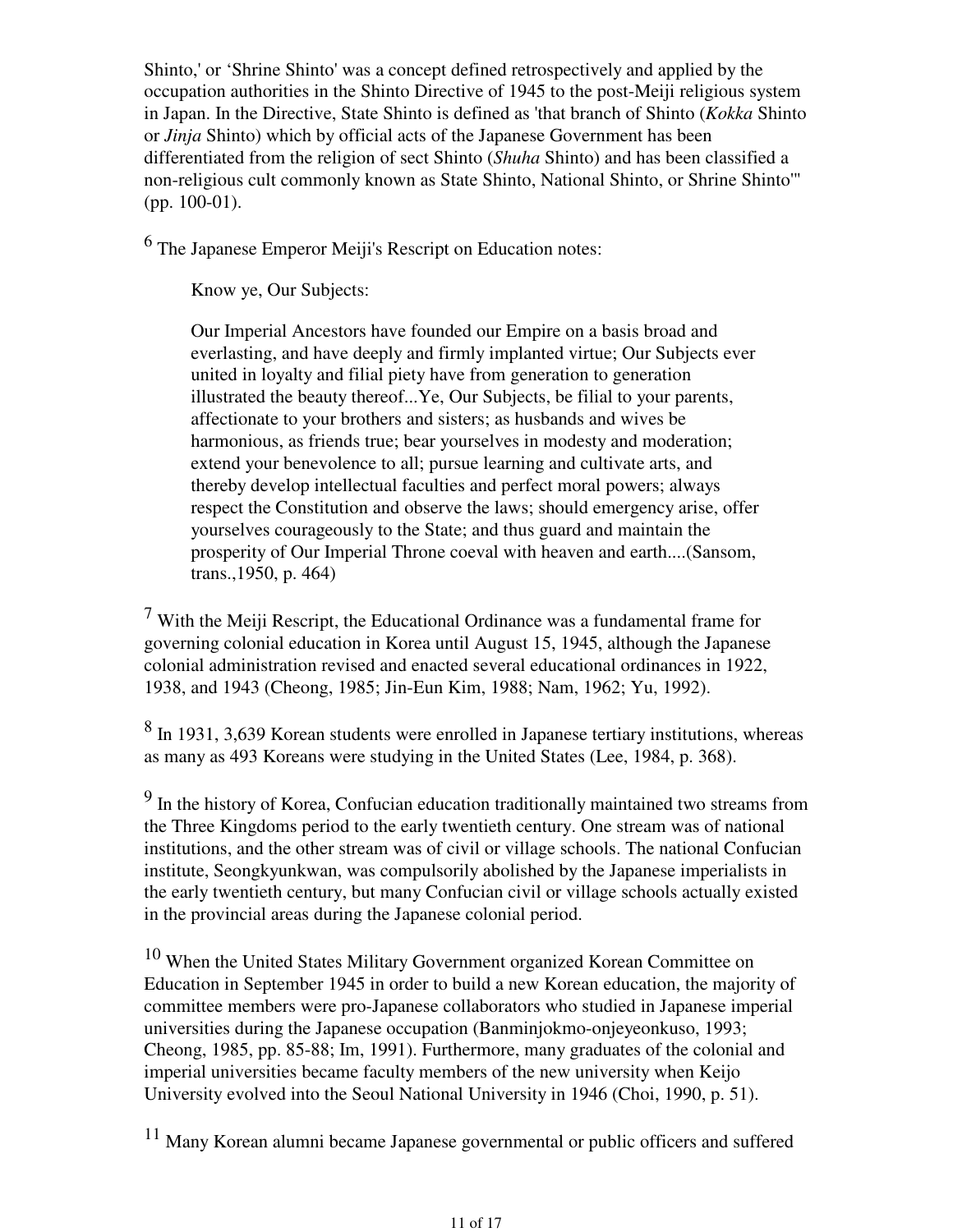the Korean people (Chang, 1992; Lee, 1985). For instance, H. N. Lee, an alumnus of Korean Imperial University, was a county magistrate who drafted young Koreans for the Japanese Pacific War under the rule of Japanese imperialism, but he became a professor and president at a university in Seoul under the contemporary Korean government (Chang, 1992, p. 348). B. D. Jeon, as a public officer in Kyungki province, suppressed many patriotic Korean nationalists in the Japanese colonial period (Chang, 1992, p. 394).

<sup>12</sup> The Chart states:

We have been born into this land, charged with the historic mission of regenerating the nation...With the sincere mind and strong body improving ourselves in learning and arts, developing the innate faculty of each...we will cultivate our creative power and pioneer spirit. We will give the foremost consideration to public good and order, set a value of efficiency and quality, and inheriting the tradition or mutual assistance rooted in love, respect and faithfulness, will promote the spirit of fair and warm cooperation... The love of the country and fellow countrymen together with the firm belief....we pledge ourselves to make new history with untiring effort and collective wisdom of the whole nation. (Ministry of Education, 1976, p. 3)

## **References**

Altbach, Philip G. (1989). Twisted Roots: The Western Impact on Asian Higher Education. *Higher Education*, *18*: 9-29.

Anderson, Ronald S. (1959). *Japan: Three Epochs of Modern Education*. Washington D. C.: United States Government Printing Office of Education.

Anderson, Ronald S. (1975). *Education in Japan*. Washington D. C.: U. S. Government Printing Office.

Aston, W. G. (1905). *Shinto (The Way of the Gods*). New York: Longmans, Green, and Co.

Banminjokmoonjeyeonkuso (1993). *Chinilpa 99 In (99 Pro-Japanese Koreans) 1, 2, 3.* Seoul, Korea: Dolbege.

Beauchang, Edward R., & Vardaman, James M. Jr. (Eds.). (1994). *Japanese Education Since 1945: A Documentary Study*. Armonk, New York: M. E. Sharpe Inc.

Bocking, Brian. (1996). *A Popular Dictionary of Shinto*. Surrey: Curzon Press.

Chang, S. Y. (1992). *Ilje-ui Kyungsung-Jekuk Daehak Seolipkwa Woonyoug* (*The Establishment and Management of Keijo Imperial University*), *Hankuk-Dokrip-Woondongsa-Yeonku, Vol. 6*, pp. 347-408.

Cheong, Jae-cheol. (1985*). Ilje-ui Dae-hankuk-Sikminji-Kyoyuk-Jeong-cheksa (A History of Colonial Educational Policy in Korea under Japanese Imperialism)*. Seoul, Korea: Iljisa.

Choi, Hojin. (1990, August). *Kyungseongdae Jekeon-gwa Kukdaean-padong-ui*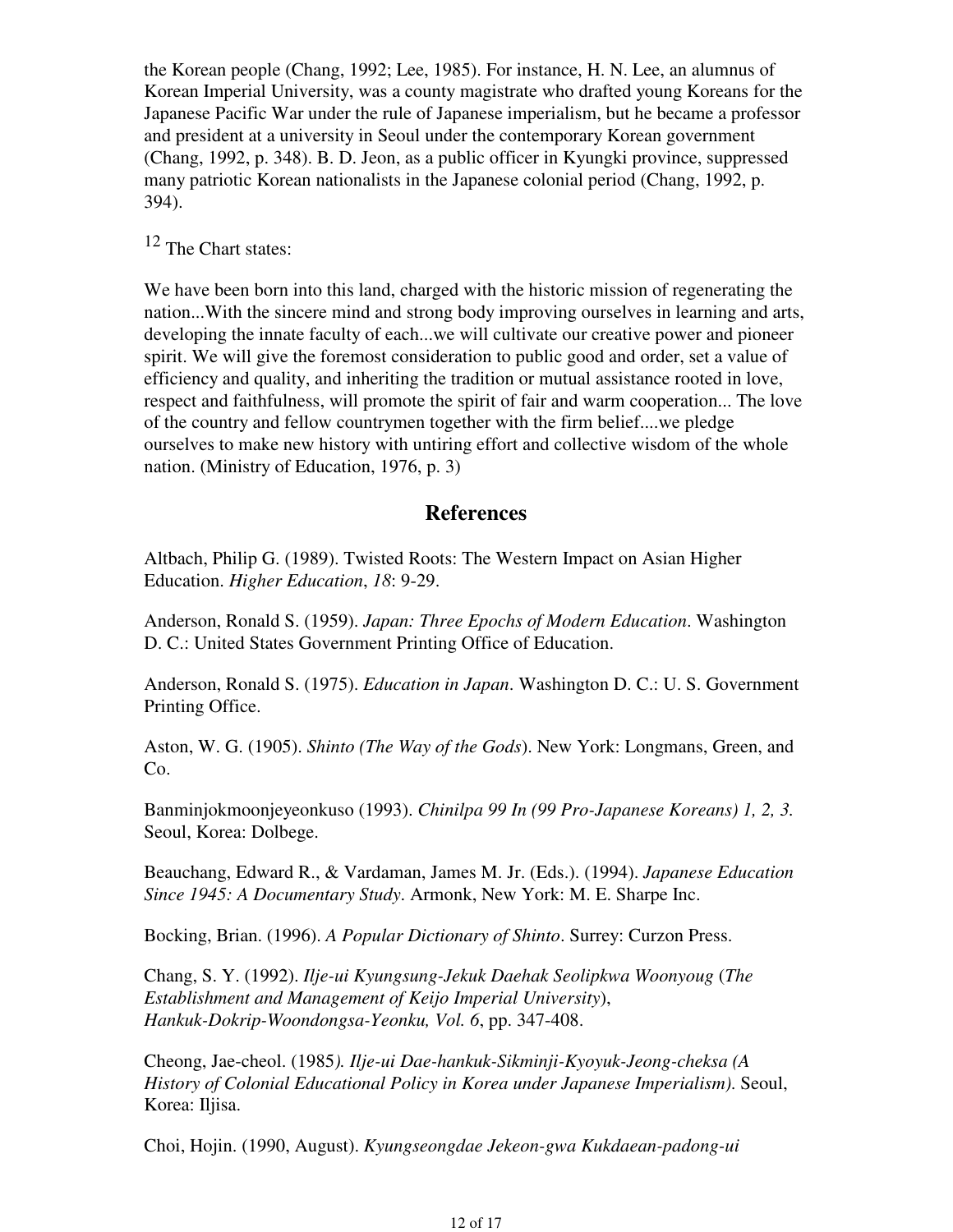*Oajung-eseo* (*Rebuilt of Kyungseong University under the Vortex of a Kukdaean Wave*). *Shin-Dong-A, 8*, 248-60.

Cummings, William K. (1990). *The Changing Academic Marketplace and University Reform in Japan.* New York: Garland Publishing.

Cummings, William K., Amano, Ikuo & Kitamura, Kazuyuki. (1979). *Changes in the Japanese University: A Comparative Perspective*. New York, New York: Praeger Publishers.

Cynn, Heung-wo. (1920). *The Rebirth of Korea*. New York: Abingdon Press.

Grajdanzev, Andrew J. (1944). *Modern Korea*. New York: The John Day Company.

Herbert, Jean. (1967). *Shinto: At the Fountain-Head of Japan*. New York: Stein and Day.

Holtom, D. C. (1938). *The National Faith of Japan*. New York: E. P. Dutton & Company.

Hong, Wontack. (1988). *Relationship Between Korea and Japan in Early Period: Paekche and Yamato Wa.* Seoul, Korea: Ilsisa.

Horio, Teruhisa. (1988). *Educational Thought and Ideology in Modern Japan: State Authority and Intellectual Freedom.* (Steven Platzer Ed., & Trans.). Tokyo, Japan: University of Tokyo Press.

Im, Chong-Kuk (1991). *Silok Chinilpa (Authentic Stories of Pro-Japanese Koreans)*. Banminjokmoonjeyeonkuso (Ed.), Seoul, Korea: Dolbege.

Keenlyesids, Hugh & Thomas, A. F. (1937). *History of Japanese Education.* Tokyo, Japan: The Hoku Sei-do Shoten.

Kim, Jin-Eun. (1988). South Korea. In George Thomas Kurian (Ed.), *World Education Encyclopedia, Vol. II.* New York: Facts on File Publications.

*Kojiki (Records of Ancient Matters*). (1973). (Basil Hall Chamberlain, Trans.). Tokyo, Japan: The Asiatic Society of Japan.

Lee, Chong Sik. (1965). *The Politics of Korean Nationalism*. Berkeley: University of California Press.

Lee, Jeong-Kyu. (1997). *A Study of the Development of Contemporary Korean Higher Education,* Unpublished Ph. D. dissertation, The University of Texas at Austin.

Lee, Kibaek. (1984). *A New History of Korea*. (Edward W. Wagner & Edward J. Shultz, Trans.). Cambridge: Harvard-Yenching Institute.

Lee, Kidong (1985). *Iljeha-eui Hankukin Kwanrideul (Korean Officers under the Japanese Imperialism)*. Shin-dong-A, 3, 472-75.

Lee, Sungho. (1989). The Emergence of the Modern University in Korea. *Higher Education, 18*, 87-116.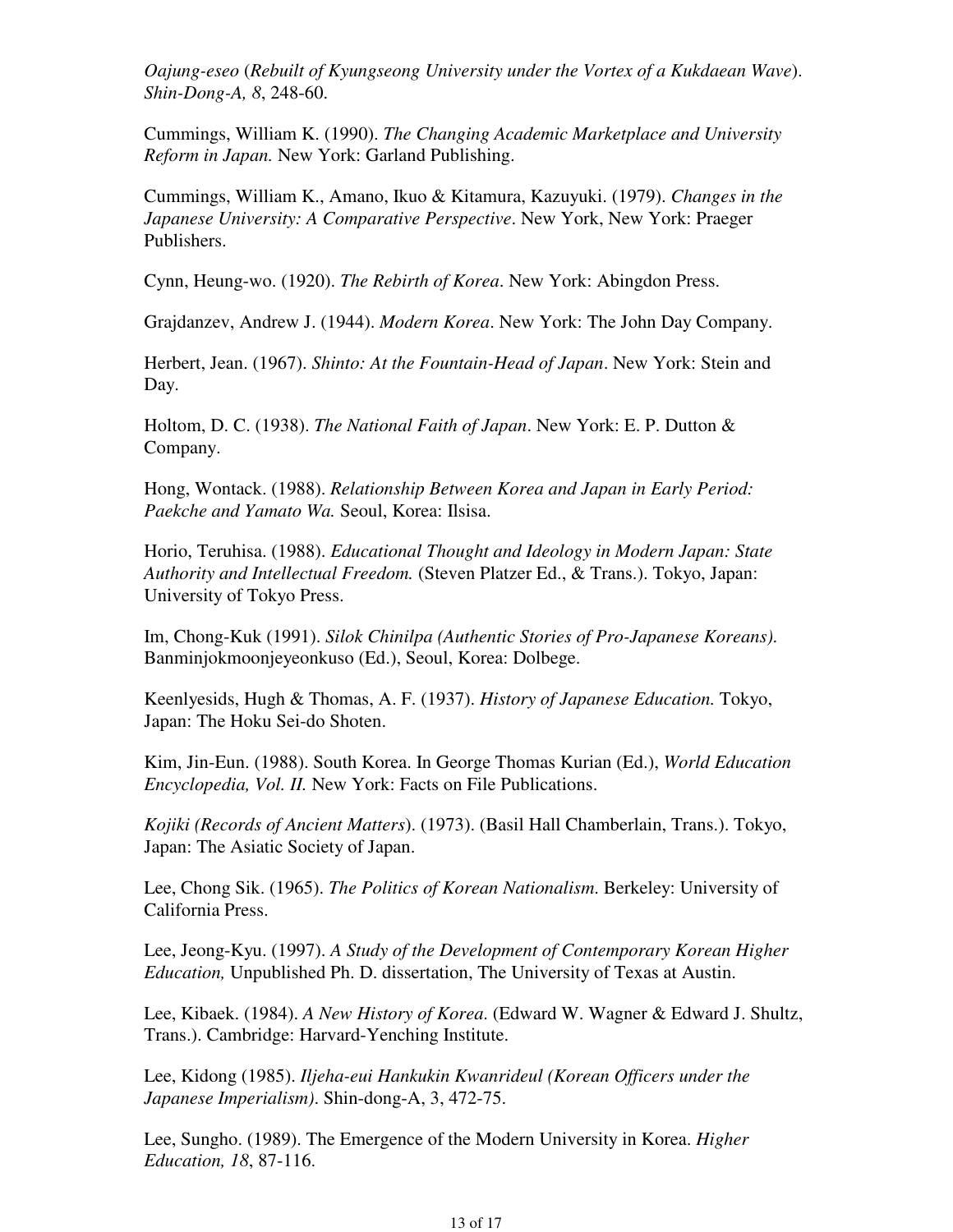Lee, Sung-hwa. (1958). *The Social and Political Factors Affecting Korean Education (1885-1950).* Unpublished Doctoral dissertation, University of Pittsburgh.

Longford, Joseph H. (1911). *The Story of Korea*. London: Adelphi Terrace.

Maki, John M. (1945). *Japanese Militarism*. New York: Alfred A. Knopf.

Meade, E. Grant. (1951). *American Military Government In Korea*. New York: Columbia University Press.

Minisry of Education (1976). *Education in Korea*. Seoul, Korea.

Nam, Byung Hun. (1962). *Educational Reorganization in South Korea under the United States Army Military Government, 1945-1948*. Unpublished Doctoral dissertation, University of Pittsburgh.

Nakayama, Shigeru. (1989). Independence and Choice: Western Impacts on Japanese Higher Education*. Higher Education, 18*, 31-48.

*Nihongi (Chronicles of Japan from the Earliest Times to AD 697*). (1896). *Vols. I & II*. (W. G. Aston, Trans.). London: The Japan Society.

Palmer, Spencer J. (1977). Korean Christians and the Shinto Shrine Issue. In C. I. Eugine Kim & Doretha E. Mortimore (Eds.), *Korea's Response to Japan: The Colonial Period 1910-1945*. Western Michigan University: The Center for Korean Studies.

Picken, Stuart D. B. (1994). *Essentials of Shinto: An Analytical Guide to Principal Teachings.* Westport, Connecticut: Greenwood Press.

Reader, Ian, Andreasen, Esben, & Stefansson, Finn. (1993). *Japanese Religions: Past and Present.* Sandgate, Folkestone, Kant, England: Japan Library.

Reischaure, Edwin O., & Craig, Albert M. (1973). *Japan: Tradition & Transformation,* Boston: Houghton Mifflin.

Rim, Han-Young. (1952). *Development of Higher Education in Korea during the Japanese Occupation (1910-1945).* Unpublished Ed. D. dissertation. Teachers College, Columbia University.

Sansom, G. B. (1950). *The Western World and Japan*. New York: Alfred A. Knopf.

Seo, Byung-Uk. (1989, October). *Minjok-Jeongki Salyeoja-hammida* (*We Should Revive A National Spirit). Shin-Dong-A, 10*, 444-455.

The Government-General of Choson. (1921). *Annual Report on Reforms and Progress in Chosen (1918-21).* Keijo.

The Government-General of Choson. (1935). *A History of 25 Year Administration.* Keijo.

The Korean National Commission for UNESCO [KNCU]. (1960). *UNESCO Korean Survey*. Seoul, Korea: The Dong-A Publishing Co., Ltd.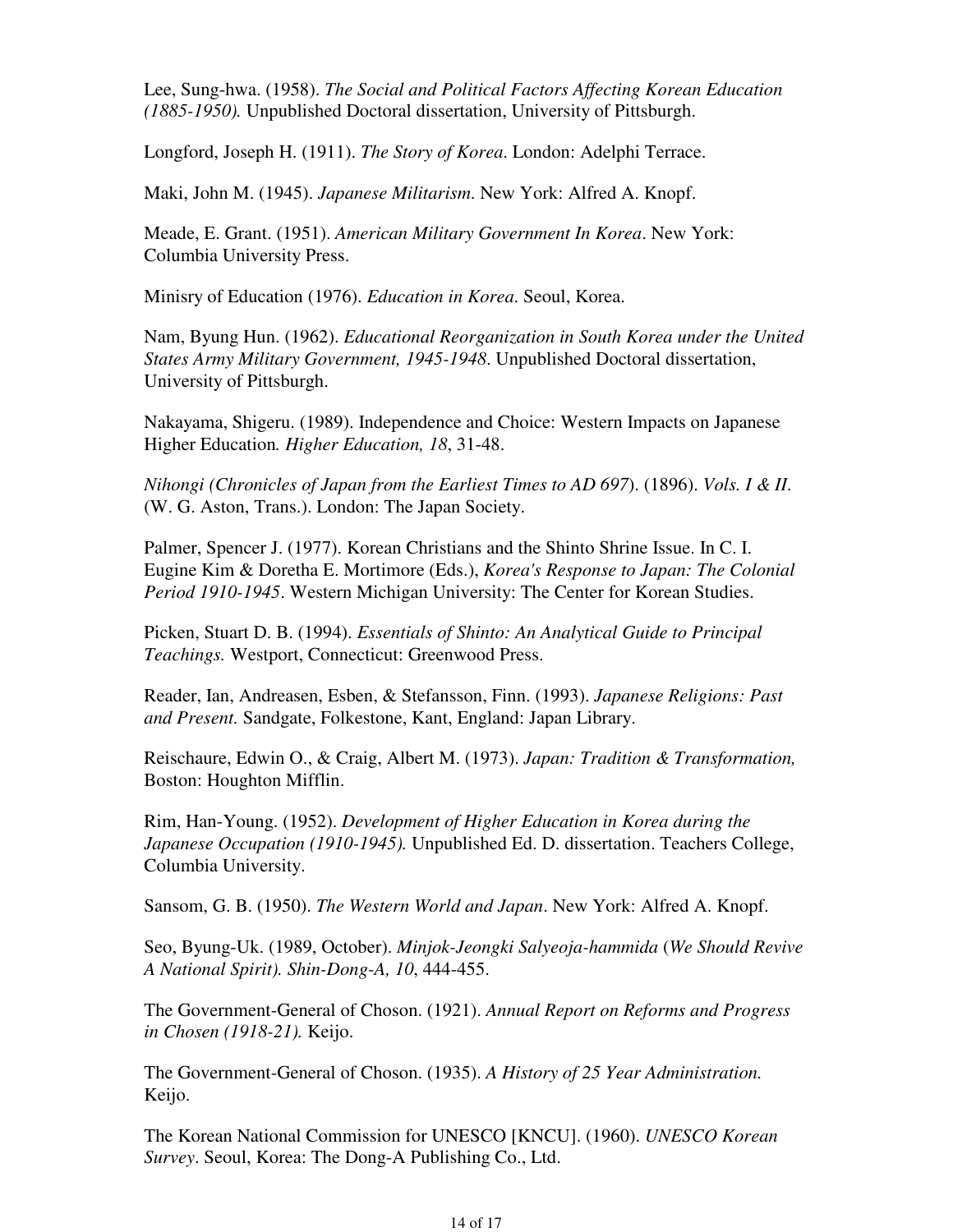Tsunetsugu, Muraoka. (1964). *Studies in Shinto Thought*. (Delmer M. Brown & James T. Araki, Trans.). Japan: Ministry of Education.

Tsunoda, Ryusaku & de Bary, William T., & Keene, Donald. (1964). *Sources of Japanese Tradition, Volume I.* New York: Columbia University Press.

Underwood, Horace H. (1926). *Modern Education in Korea*. New York, New York: International Press.

UNESCO. (1954). *Rebuilding Education in the Republic of Korea*. Frankfurt am Main: Johannes Weisbecker.

Yu, Bongho. (1992). *Hankuk Kyoyuk Gwajeongsa Yunku* (*A Study of the History of Curricula in Korea*). Seoul, Korea: Kyohak-yunkusa.

## **About the Author**

## **Jeong-Kyu Lee**

Associate Research Fellow The Division of School Education Research Korean Educational Development Institute (KEDI)

Joint Professor of Higher Education Administration Hongik University Seoul, Korea.

Phone: (02) 3460 – 0382; Fax : (02) 3460-0117 E-mail: jeongkyuk@hotmail.com

The author received a Doctor of Philosophy degree in Higher Education Administration at the Graduate School of The University of Texas at Austin in the United States of America. He is Associate Research Fellow in the Division of Educational Policy Research at the Korean Educational Development Institute, a Korean government-funded research institute, in Seoul, and Joint Professor at the Graduate School of Educational Management at Hongik University in Seoul, South Korea. His work has been published in a variety of national and international journals. His research interests are organizational culture and leadership, social and ethical values, and educational policy analysis.

## **Copyright 2002 by the** *Education Policy Analysis Archives*

The World Wide Web address for the *Education Policy Analysis Archives* is **epaa.asu.edu**

General questions about appropriateness of topics or particular articles may be addressed to the Editor, Gene V Glass, glass@asu.edu or reach him at College of Education, Arizona State University, Tempe, AZ 85287-2411. The Commentary Editor is Casey D. Cobb: casey.cobb@unh.edu .

# **EPAA Editorial Board**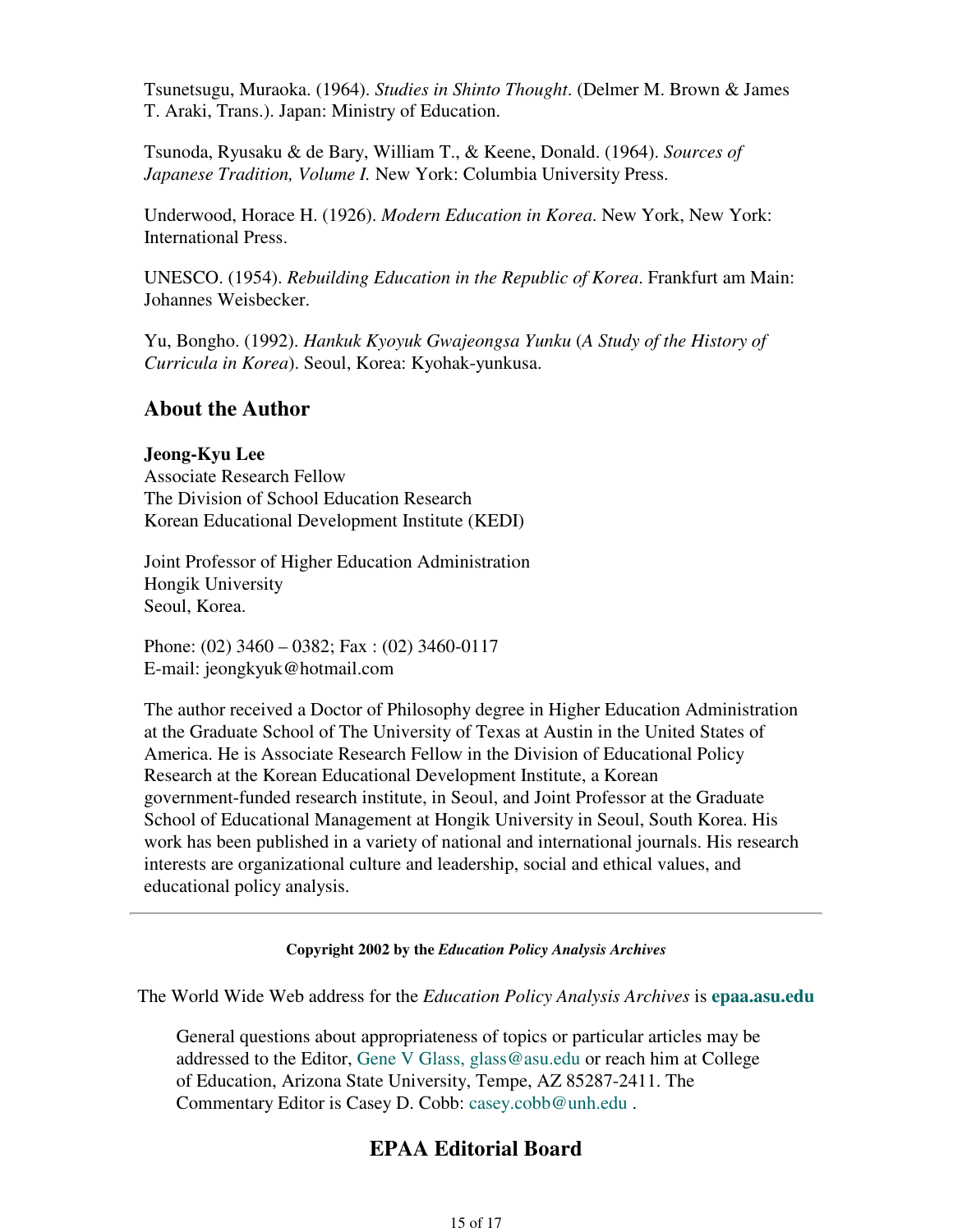Michael W. Apple University of Wisconsin

John Covaleskie Northern Michigan University

Sherman Dorn University of South Florida

Richard Garlikov hmwkhelp@scott.net

Alison I. Griffith York University

Ernest R. House University of Colorado

Craig B. Howley Appalachia Educational Laboratory

Daniel Kallós Umeå University

Thomas Mauhs-Pugh Green Mountain College

William McInerney Purdue University

Les McLean University of Toronto

Anne L. Pemberton apembert@pen.k12.va.us

Richard C. Richardson New York University

Dennis Sayers California State University—Stanislaus

Michael Scriven scriven@aol.com

Robert Stonehill U.S. Department of Education Greg Camilli Rutgers University

Alan Davis University of Colorado, Denver

Mark E. Fetler California Commission on Teacher Credentialing

Thomas F. Green Syracuse University

Arlen Gullickson Western Michigan University

Aimee Howley Ohio University

William Hunter University of Calgary

Benjamin Levin University of Manitoba

Dewayne Matthews Education Commission of the States

Mary McKeown-Moak MGT of America (Austin, TX)

Susan Bobbitt Nolen University of Washington

Hugh G. Petrie SUNY Buffalo

Anthony G. Rud Jr. Purdue University

Jay D. Scribner University of Texas at Austin

Robert E. Stake University of Illinois—UC

David D. Williams Brigham Young University

## **EPAA Spanish Language Editorial Board**

**Associate Editor for Spanish Language Roberto Rodríguez Gómez Universidad Nacional Autónoma de México**

roberto@servidor.unam.mx

Adrián Acosta (México) Universidad de Guadalajara adrianacosta@compuserve.com

J. Félix Angulo Rasco (Spain) Universidad de Cádiz felix.angulo@uca.es